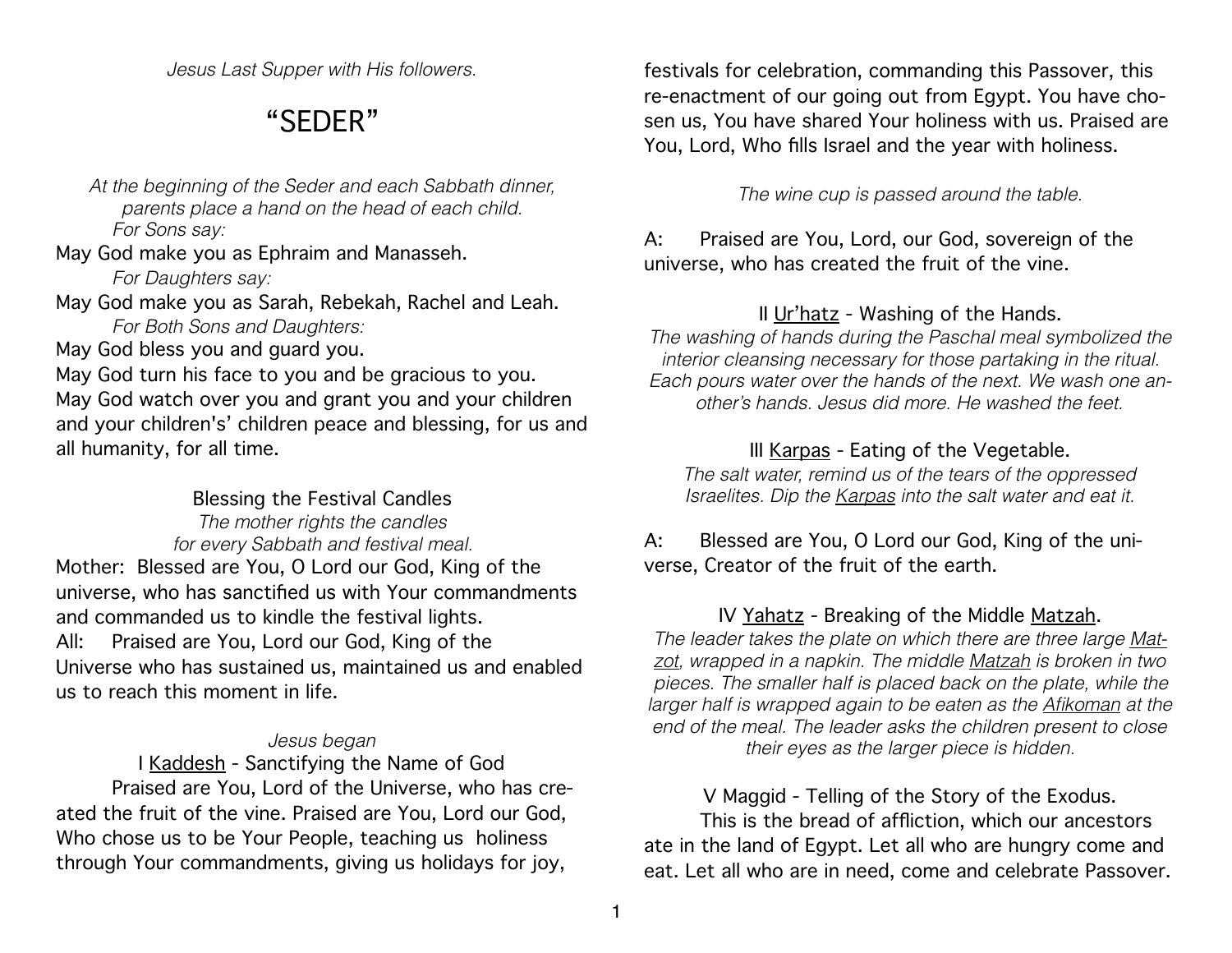*The second cup of wine, the "Cup of Haggadah," is filled. During this questions may be asked.* 

We were slaves in Egypt and the Lord freed us from Egypt with a mighty hand. Had not the Holy One liberated our people from Egypt, then we, our children, and our children's children would still be enslaved.

#### *We lift the cup of salvation*

This covenant that remained constant for our ancestors and for us has saved us against any who arose to destroy us in every generation, and throughout history when any stood against us to annihilate us, the Holy Blessed One kept saving us from them.

A: A wandering Aramean was my father, who went down to Egypt and sojourned there, few in number. And there we multiplied becoming a great people, strong and numerous. But the Egyptians dealt ill with us and afflicted us, setting us to hard labor. Finally, when we cried out to Lord, the God of our ancestors, Lord heard our voice, saw our affliction, saw our toil and our oppression. Then Lord brought us out from Egypt with a strong hand and an outstretched arm; with great awe, marvelous signs and with wonders. *Deuteronomy 26:10* 

*Since our "cup of salvation" cannot be regarded as full when we recall the suffering of the Egyptians, a drop of wine is removed from the cup with the mention of each plague. The leader announces each plague and the group repeats.* 

Blood, Frogs, Lice, Beasts, Cattle Plague, Boils, Hail, Locusts, Darkness, Slaying of First Born

*DAYENU* "It Would Have Been Sufficient" *sung.*

Had he given Sabbath to us -- This day's for rest, not for commerce But not brought us to Mount Sinai, Dayenu

Had he brought us to Mount Sinai Through the desert, it was so dry And not given us the Torah, Dayenu

Had he given us the Torah Where we sang and danced the Hora And not led us into Israel, Dayenu

Had he led us into Israel (So far this is quite a long tale) And not built for us the Temple, Dayenu

Had he built for us the Temple So to pray we do assemble But had not made wine, Dayenu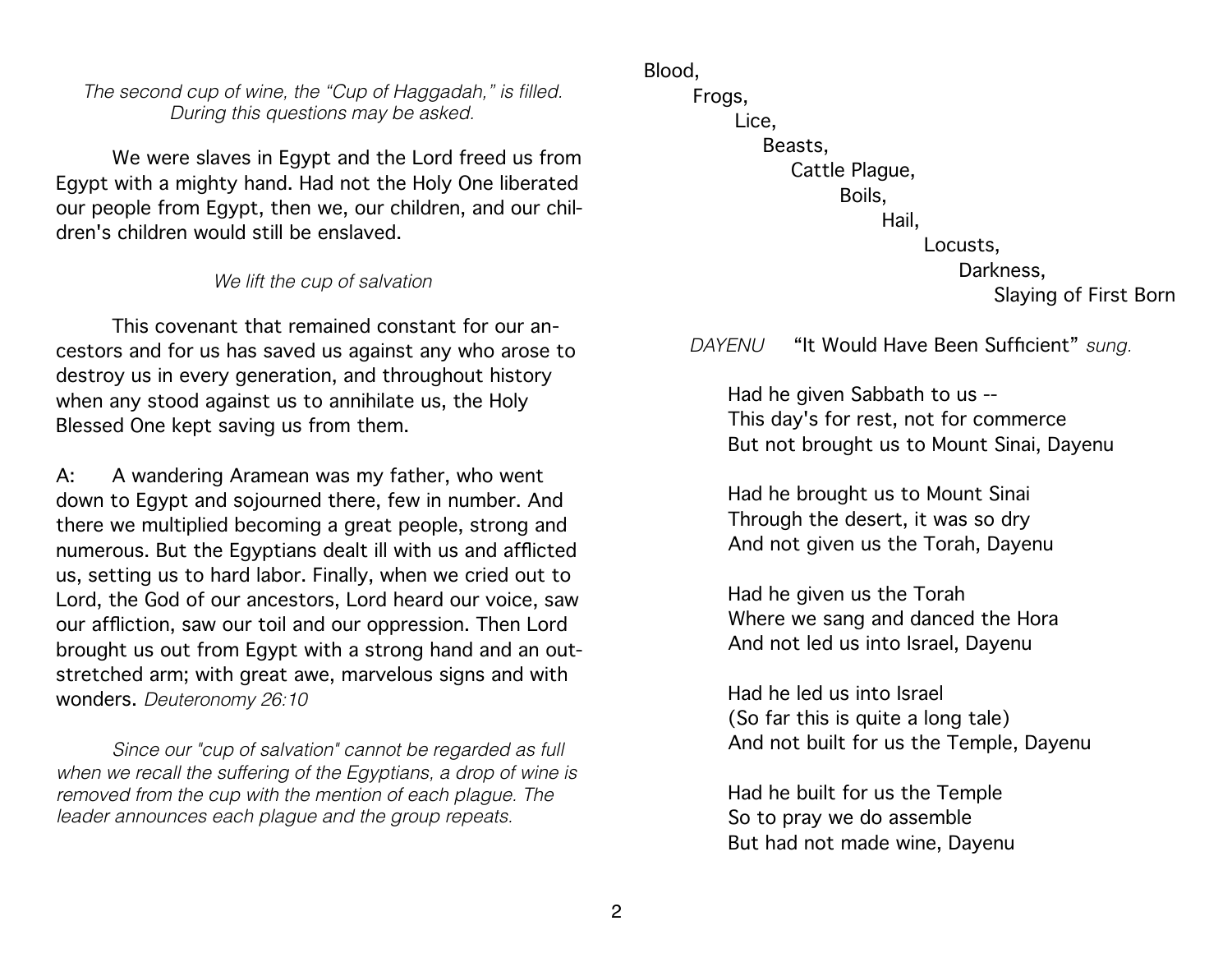Pesah *[Paschal Lamb]* is to remind us that the Holy One passed over the houses of our ancestors in Egypt, as it is written, "You shall say that it is the sacrifice of the Lord's Passover, for He passed over the houses of the people of Israel in Egypt when He slew the Egyptians, but spared our houses. The people bowed their heads and worshipped" *(Exodus 12:27).*

The Matzah is to remind us that before the dough which our forefathers prepared for bread had time to ferment, the supreme King of Kings, the Holy One, revealed Himself to them and redeemed them. We read: "They baked Matzah of the unleavened dough which they had brought out of Egypt, for it had not leavened because they were thrust out of Egypt and could not linger, nor had they prepared any food for the journey" *(Exodus 12:39).*

The Maror *(bitter herbs)* is to remind us that the Egyptians embittered the lives of our forefathers in Egypt, as the Bible explains: "They made their lives bitter with hard labor, with mortar and brick, and with every kind of work in the field. All the labor which the Egyptians forced upon them was harsh" *(Exodus 1: 14).*

Therefore we are obligated, to thank, sing the Hallel, praise, glorify, exalt, honor, bless, elevate and raise our voices for joy to the Holy One, Blessed be He, Who performed all these miracles for our ancestors and therefore for us! You brought us from human servitude to freedom, from sorrow to joy, for a time of mourning to a festive day, from deep darkness to great light and from slavery to redemption! In Your presence we renew our singing as in ancient days: Hallel-lu-yah Sing Hallel to God.

#### *Psalm 114*

When Israel came forth out of Egypt, the house of Jacob from a people of strange language; Judah became His sanctuary, Israel His dominion. The sea saw it, and fled; the Jordan turned backward. The mountains skipped like rams, the hills like young sheep. What ails thee, O sea, that you flee? You Jordan, that you turn backward? You mountains, that you skip like rams; you hills, like

young sheep?

Tremble, earth, at the presence of the Lord, at the presence of the God of Jacob;

Who turned the rock into a pool of water, the flint into a fountain of waters.

*Drink the second cup of wine.* 

A: Praised are You, Lord, Lord of the Universe, who has created the fruit of the vine.

VI Rahatz - Washing of the Hands before the Meal.

*Dip your hands in water, dry them with the towel.* 

A: Blessed are You, O Lord our God, King of the universe, Who has sanctified us with Your commandments, and commanded us concerning the washing of hands.

VII - VIII Matzah - The Blessing of the Matzah. A: Praised are You, Lord, Lord of the Universe, Who brings forth sustenance from the earth.

IX. The Maror: Eating of the Bitter Herb.